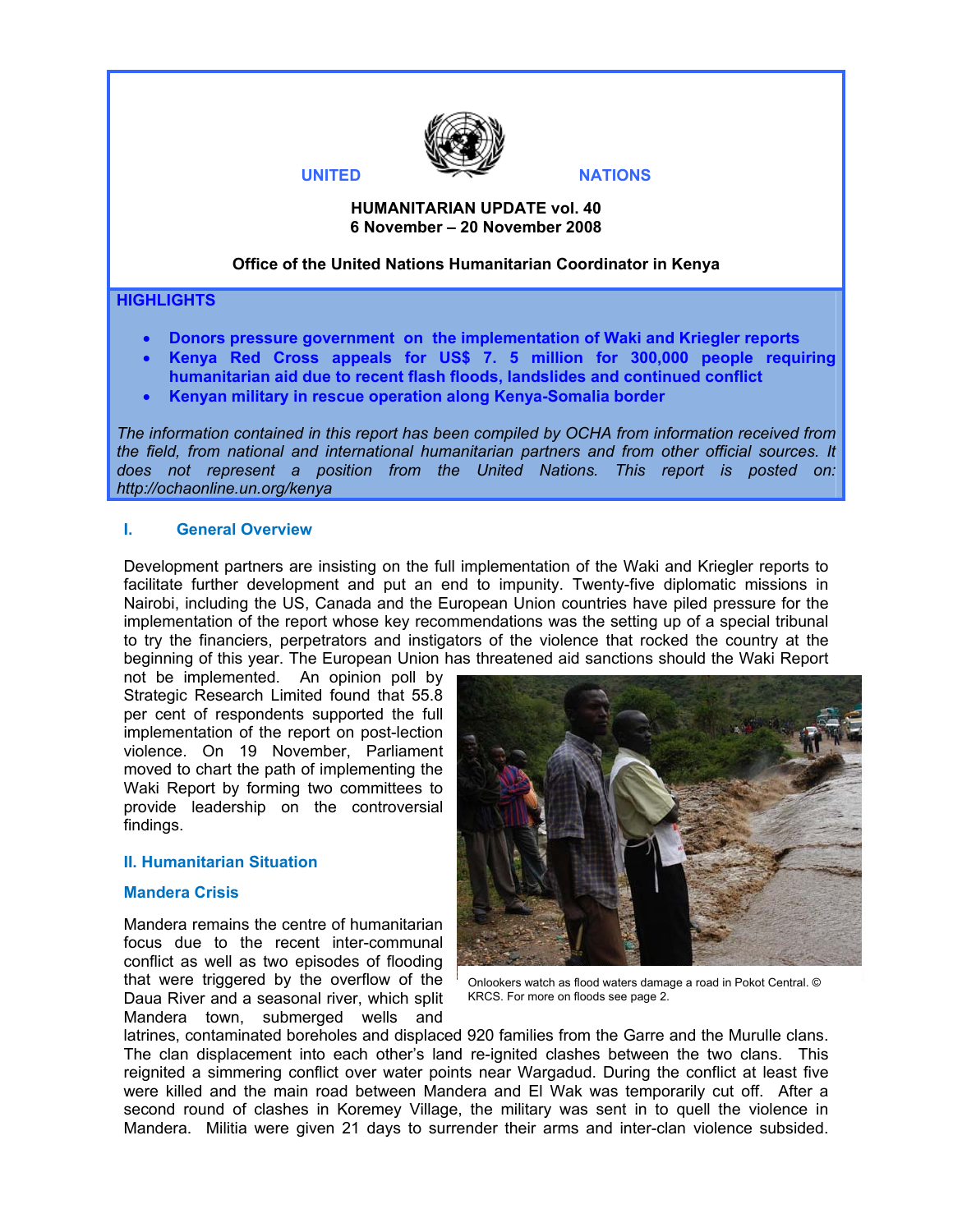However, the Kenyan army accidentally crossed the border into Somalia and clashes broke out with Somalia militia in Damasa, resulting in at least one death. There were subsequent clashes in Bula Hawa between the Kenyan army and Somali militia.

On 9 November, armed militia suspected to be members of the Al Shabaab group from Somalia, invaded El Wak town and engaged the Kenyan security in a shoot out. Three Government vehicles were stolen and 3 people including two Catholic nuns and a prominent Garre personality were abducted and driven into Somalia.

The humanitarian implications of the current insecurity in Mandera Town are evident with the displacement of populations and limited access for humanitarian relief. The Kenya Red Cross reports that most local residents have fled Elwak town to other centers within greater Mandera or across into neighbouring Wajir district in fear of the military operation. Currently, at least 244 households are camping in Fincharo, 660 in Shimbir Fatuma and 350 in Takaba. In addition, 75 households have crossed into Wajir while 236 are in Kotula (on the border of Wajir and Mandera districts). News reports indicate that some residents of Mandera Town fled towards Malka Suftu, the hinterland and into Ethiopia. In addition, the Kenya-Somalia border was closed indefinitely. No humanitarian operations are allowed to cross over into Somalia thereby hindering transport of relief foods to affected population across the border.

Religious and clan elders continue to engage with civil society and the District Peace Committee to support traditional peace initiatives in the region, including cross-border efforts to build trust and facilitate reconciliation of affected communities. A budget has been established to support these efforts, but there is a current shortfall of Ksh.1.2 million.

Although the flooding in Mandera town has subsided, health issues remain of concern. On 17 November, the Ministry of Public Health and Sanitation reported on suspected diarrhea outbreak in the three Mandera districts. In Mandera East, 645 cases have been reported with 10 deaths. In Mandera Central, 30 cases have been attended to while in Mandera West, 371 cases have been treated with reports of 2 deaths. Meanwhile cholera surveillance is being enhanced in Mandera district with fears that an Acute Watery Diarrhoea/Cholera outbreak in Ethiopia will have an impact on the Kenyan side. In addition, flooding in Ethiopia's Somali Region could cause renewed floods in Mandera and Wajir.

## **Floods**

The Kenya Meteorological Department (KMD) forecast for October-December indicates enhanced rainfall, flooding and land / mudslides for Western Kenya and Nyanza, parts of Central Highlands (Murang'a). KMD has projected that the rains could cease in many areas by the 3 or 4 week of December,

| <b>Province</b>            | <b>Expected cessation of</b><br>short rains         |
|----------------------------|-----------------------------------------------------|
| Western and Nyanza         | 3 <sup>rd</sup> to 4 <sup>th</sup> week of December |
| <b>North Rift Valley</b>   | 4 <sup>th</sup> week of November - 1 <sup>st</sup>  |
|                            | week of December                                    |
| Central                    | $2^{nd}$ to $3^{rd}$ week of December               |
| North Eastern and          | 4 <sup>th</sup> week of November to 1 <sup>st</sup> |
| northern Eastern Province  | week of December                                    |
| <b>Central Rift Valley</b> | 3 <sup>rd</sup> to 4 <sup>th</sup> week of December |
| Southern parts of Eastern  | 2 <sup>nd</sup> to 3 <sup>rd</sup> week of December |
| Coastal                    | 3 <sup>rd</sup> to 4 <sup>th</sup> week of December |

indicating that rainfall and related flooding will continue for most areas for the next four to five weeks. The table to the right indicates estimated period of rainfall cessation in the various districts.

Land/mudslides have already been reported in parts of Western Kenya, Nyanza, Rift Valley, parts of Central Highlands, Coast and Eastern provinces.

There are concerns that without swift action, there could be a dramatic increase in the incidence of water-borne diseases, Malaria, and possibly even an outbreak of Rift Valley Fever. An outbreak of waterborne diseases, malaria and dysentery is expected in Ijara. In addition, unexplained deaths of animals have been reported in Garissa. An assessment is ongoing with the Ministries of Livestock and Health.

See Annex 2. for an update on the floods.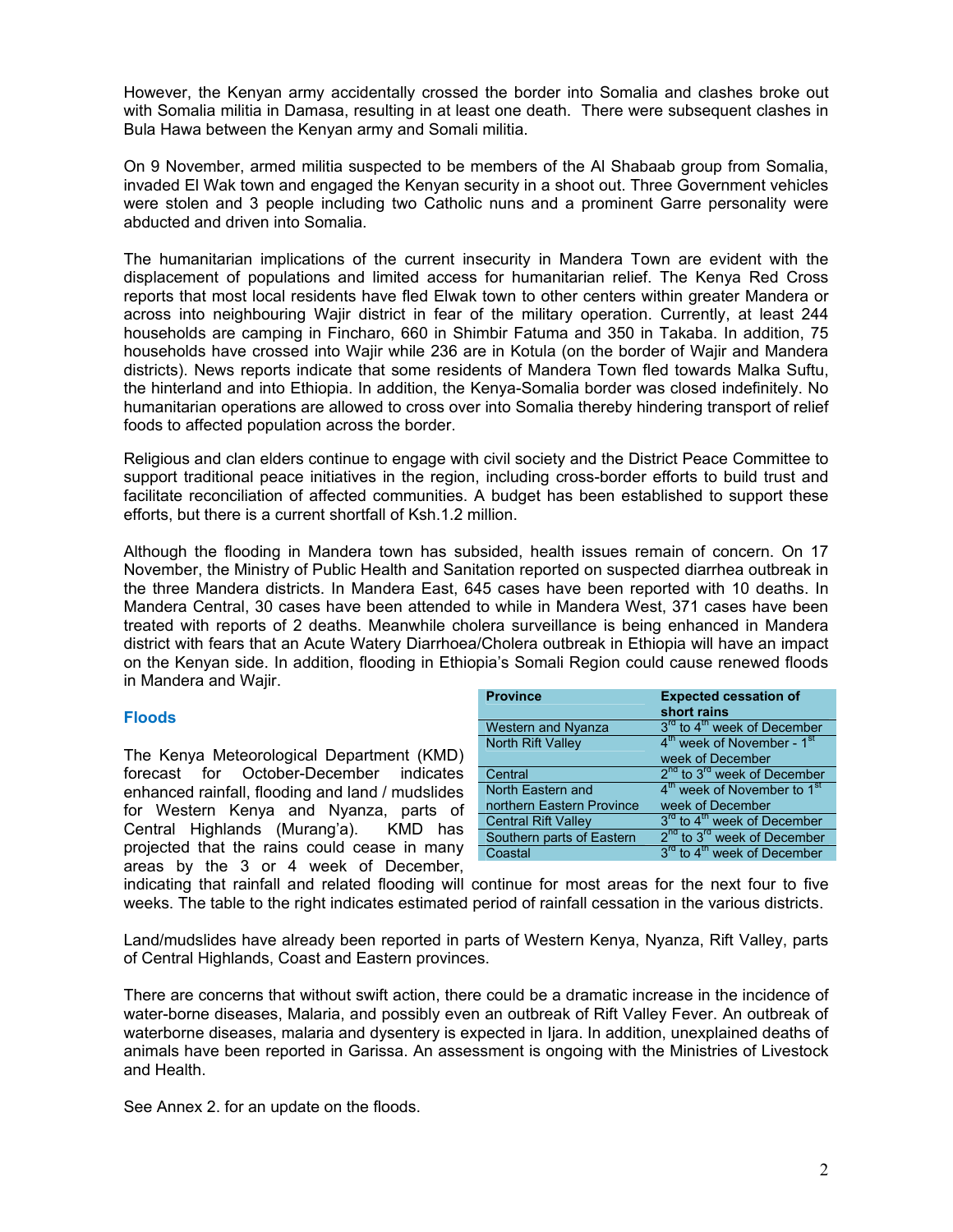

| <b>Province</b>                                   | <b>Districts</b>                                                                                                                          |
|---------------------------------------------------|-------------------------------------------------------------------------------------------------------------------------------------------|
| <b>Western and Nyanza</b>                         | Trans Nzoia East, Trans Nzoia West                                                                                                        |
| <b>North Rift Valley</b>                          | Baringo Uasin Ngishu                                                                                                                      |
| <b>South Rift Valley</b>                          | Kajiado, OloitokItok, Nakuru,<br><b>Narok</b><br>South, Naivasha , Laikipia West Narok<br><b>North</b><br>Makueni, Laikipia East, Tharaka |
| Eastern                                           |                                                                                                                                           |
| Central                                           | Meru south, Kirinyaga, Thika Machakos,<br>Nairobi                                                                                         |
| North Eastern and<br>northern Eastern<br>Province | Isiolo, Garissa, Mandera East,<br>Garbatulla, Ijara, Mandera Central, Fafi,                                                               |
| <b>Central Rift Valley</b>                        | Nyeri North, Meru Central, Nyeri South,<br><b>Meru North</b>                                                                              |
| Southern parts of<br>Eastern                      |                                                                                                                                           |
| Coastal                                           | Mombasa, Malindi, Lamu, Tana River,<br>Kilifi, Tana Delta Kibwezi Taveta<br>Maragua Kwale, , Msambweni, Kaloleni,<br>Taita, Kinango,<br>. |

The Government has warned of a possible outbreak of the deadly Rift Valley Fever (RVF) in 47 districts and has embarked on contingency planning; more than a million animals have already been vaccinated. The ongoing rains and flash floods provide suitable conditions to spread the disease. Last year 162 people died following the 216 infections recorded in 35 districts. Additionally about 145,080 cattle, 286,977 sheep and 26,136 camels died from RVF. High risk districts are listed in the table to the left.

Furthermore, protection concerns are emerging with the increased displacement of households affected by floods, including, but not limited to, incidents of

gender based violence and the separation of children from their families.

On 13 November the Kenya Red Cross Society launched a preliminary appeal for US\$ 7.5 million to assist over 300,000 beneficiaries for the next three months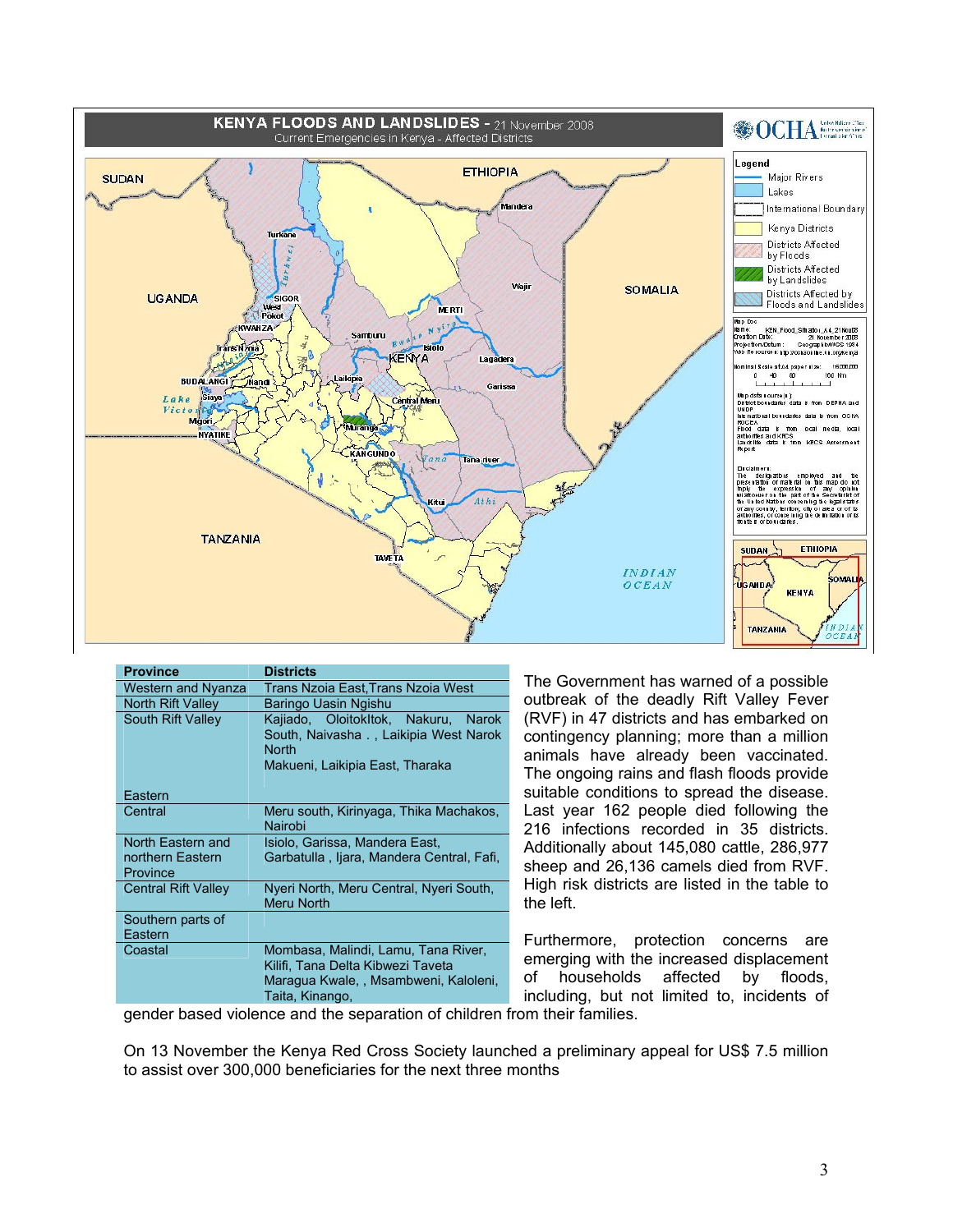#### **Refugees**

As the security and humanitarian situation in Somalia deteriorates, there is a significant increase in the influx of refugees to the Dadaab refugee camps (Ifo, Dagahaley and Hagadera in north-eastern Kenya, some 80kms from the Somalia border). UNHCR documented approximately 4,000 new arrivals per month at the beginning of 2008 and anticipate 9,000-10,000 new arrivals in November. The refugee population in Dadaab has risen to 224,000 from 171,000 in January.

Since January, at least 56,000 asylum seekers have been registered. Most of the arrivals are from Mogadishu and lower Juba regions of Kismayo, Jamaame and Afmadow. There is great concern for the plight of destitute populations unable to afford transportation out of Somalia.

UNHCR has indicated that poor shelter and sanitation and a shortage of non-food items are posing a great challenge to the existing population and new arrivals, particularly due to the current rainy season. UNHCR estimates a USD41 million cost to address existing shelter and sanitation gaps.

Of concern as well is that the three existing camps are holding almost three times their capacity. A humanitarian crisis is likely to unfold if the camps continue to receive new arrivals. According to WFP and UNICEF, the overcrowding in the camps is also affecting food distribution points and contributing to increased vulnerability. Health teams are currently conducting continuous community mobilisation to prevent disease outbreaks however there is a need for an additional health outpost and staff to assist with the influx.

UNHCR is also calling for a new camp to decongest existing camps and cater for the new arrivals. As the existing camps are beyond expansion, negotiations are ongoing to secure additional land.

A contingency plan is being developed by UNHCR in collaboration with other IASC agencies in the event of a continued or accelerated rate of new arrivals. The current prognosis indicates that should the condition in Somalia deteriorate further, the likely scenario would see 120,000 refugees cross into Kenya in 2009.

#### **Security**

During the reporting period, Mandera witnessed insecurity following incidences of abduction that precipitated the launch of a military operation on the border between El Wak Kenya and El Wak Somalia. On 9 November, armed militia suspected to be members of the Al Shabaab group from Somalia, invaded El Wak town and engaged the Kenyan security in a shoot out. Three Government vehicles were stolen and 3 people that include two Catholic nuns and prominent Garre personality were abducted and driven into Somalia. The two Italian abducted nuns have worked at El Wak sub-parish and have been in the country since the 1970s. A military rescue mission has been initiated.

Police have arrested 165 foreign militias and six local chiefs believed to have played a role in the inter-clan skirmishes in Mandera. 21 people, including three security officers, have been killed in the violence since July. Internal Security Assistant Minister Orwa Ojodeh said the militias have been jailed for six months for aiding two clans to fight each other over control of a borehole.

On 15 November, three people were killed following a cattle rustling incident near Olo Kurto, Narok North district. Security forces were deployed to restore peace to the area.

#### **Population Movements and Displacement Trends**

As of 19 November, the Ministry of State for Special Programmes (MoSSP) reports that 4,211 IDPs remain in four camps. The government has spent allocated KSh1 billion and KSh750 million to the PEV response in fiscal years 2007-2008 and 2008-2009 respectively. To date 91,180 households have received the government KSh10,000 payment and 18,195 the KSh25,000 shelter payment.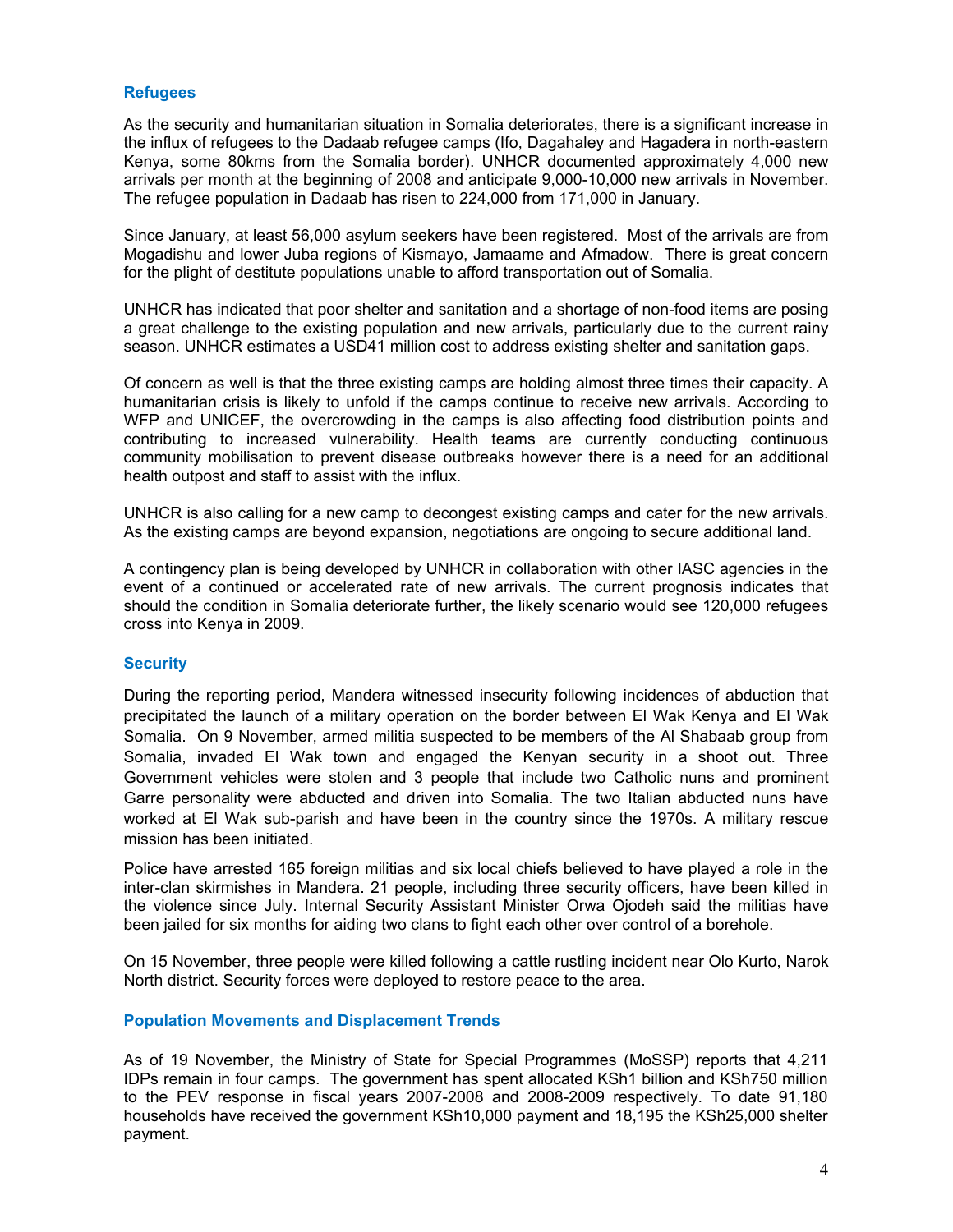

| Source, MoSSP, 19 Nov |
|-----------------------|
|-----------------------|

| <b>IDP Camps</b>    | <b>IDP Camp Population</b> |
|---------------------|----------------------------|
| Eldoret ASK         | 2.560                      |
| Showground          |                            |
| Naivasha            | 859                        |
| Stadium             |                            |
| Limuru World        | 552                        |
| <b>Faith Church</b> |                            |
| <b>Molo Sawmill</b> | 240                        |
| Total               | 4.211                      |

On 12 November, 500 IDPs from camps in Eldoret, Nakuru, Nyahururu, and Mai Mahiu traveled to Nairobi to stage a demonstration for increased security, better facilities in the camps, as well as, payment of the pledged government grants. In a closed door meeting, the Minister, assistant Minister and Permanent Secretary in the Ministry of Special Programmes are reported to have agreed to address

regional security concerns in liaison with the Internal Security minister.

Controversy over the Waki report has led to increased anxiety over a re-emergence of violence in return areas. Leaflets threatening revenge attacks if the Waki recommendations are implemented were circulated in Kuresoi Center, Molo district.

#### *South Rift Valley*

The **Nakuru ASK Showground IDP Camp** officially closed on 14 November. While KRCS records indicated that the camp population was 3,408 at the time of closure, with the final movements of IDPs to the Pipeline and Ngata relocation sites, there are no more people in the camp.

3,389 households have relocated from the Nakuru Showground camp to Mawingo, Nyandarua District, where they collectively purchased 80 acres. The land is insufficient to support the population for agricultural livelihoods; support for alternative livelihoods is needed. A KSh 8 million balance is due by 31 December, however a majority of the returnees are unaware of the status

| <b>District</b> | <b>Relocation Site</b> | <b>Population in Site</b> |
|-----------------|------------------------|---------------------------|
| <b>Nakuru</b>   | Ngata                  | 60HH                      |
| <b>Nakuru</b>   | Pipeline 1             | 600HH                     |
| <b>Nakuru</b>   | Pipeline 2             | 400HH                     |
| Naivasha        | Mai Mahiu A            | <b>150HH</b>              |
| Naivasha        | Mai Mahiu B            | 60HH                      |
| Naivasha        | Mai Mahiu C            | 15HH                      |
| Nyandarua       | Mawingo                | 3.389HH                   |

of the land payment and some of the returnees have yet to be paid the KSh10,000 payment.

| <b>Molo IDP</b>       | <b>IDP Camp</b>   |
|-----------------------|-------------------|
| Camps                 | <b>Population</b> |
| Sawmill               | 932               |
| <b>PAG</b>            | 200               |
| <b>Good News</b>      | 85                |
| <b>Full Gospel</b>    | 20                |
| <b>SDA</b>            | 65                |
| <b>KAG</b>            | 135               |
| Apostolic             | 168               |
| Charismata            | 100               |
| Pyrethrum             | 17                |
| <b>Police Station</b> | 300               |
| Total                 | 2022              |

On 1 and 3 November, 240 households relocated from the Eldoret ASK Showground Camp to a collectively purchased plot in Mai Mahui, Naivasha district.

The 2,022 IDPs, remaining in the Sawmill camp and ten transit sites in Molo district that have been occupied since February, informed a UNHCR mission that they had not received either the KSh10,000 or KSh25,000 government payments and that they will remain in the camps until they receive the payments.

The DC Molo confirmed the circulation of threatening leaflets in the Saigatim and Elburgon areas. In addition, following an arrest

Source, UNHCR, 12 Nov

of a man alleged to have stolen cattle, returnees to the Githiriga transit site fled in fear of reprisal attacks, damaging tents in the process.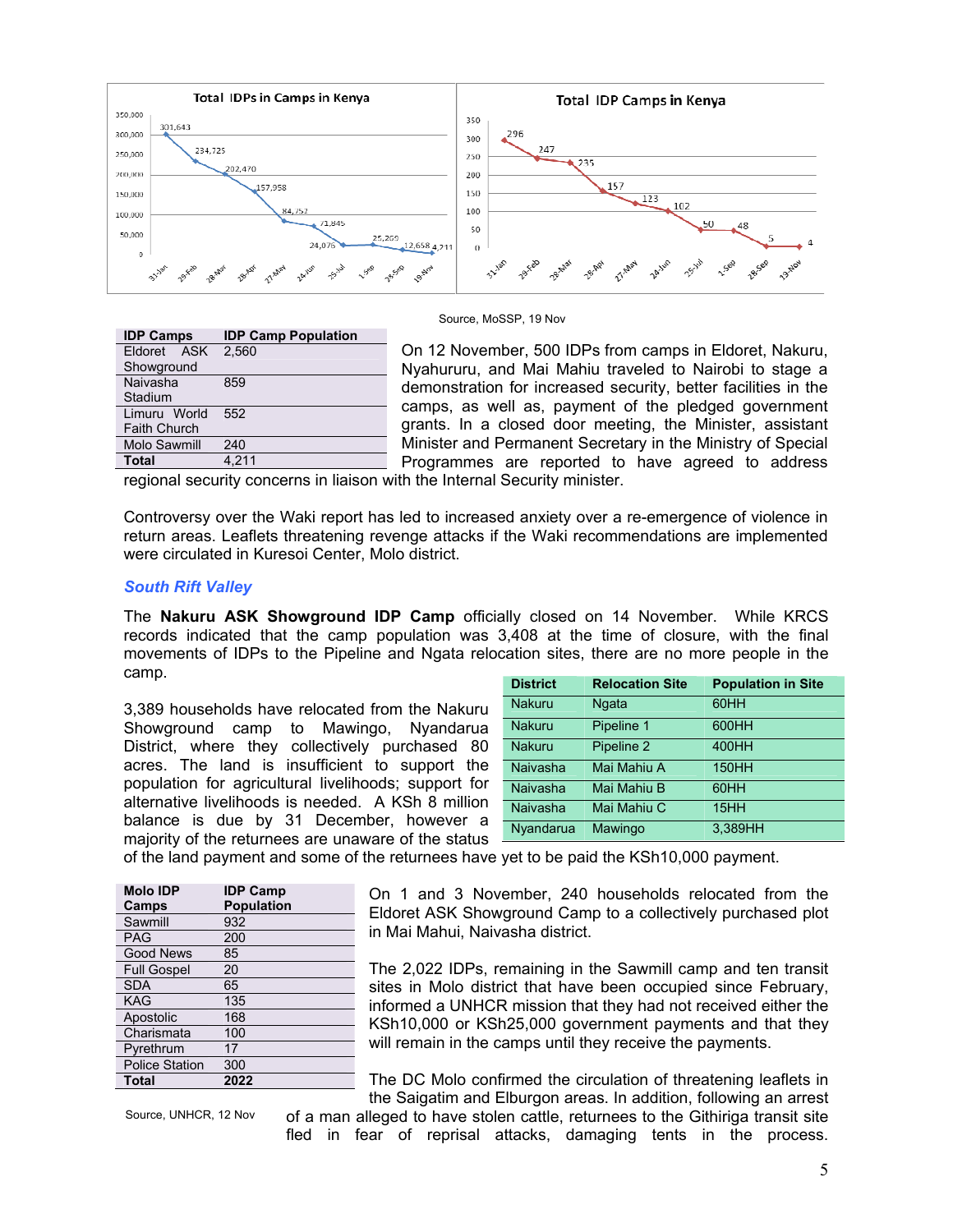Administrative police were deployed to maintain the peace, no incidents of violence were reported, and people returned to the site.

On 13 November, in Mauche, Molo District, demonstrations took place against Government planned evictions from a portion of Mau Forest. Residents were angered by the detail of a questionaire used in a census activity. The PS for Internal Security visited the area and securtiy forces were subesequently deployed. The registration activities have been suspended.

## *North Rift Valley*

A KRCS count in the Eldoret Showground Camp conducted from 7 to 10 November found the population to be 2,560. There were no movements from the Burnt Forest or Timboroa camps in the week of 10 November, consequently the populations remain 315 and 182 respectively.

KRCS estimate that there are more than 130 transit sites in the North Rift excluding Turkana. In partnership with IMC they will conduct an assessment to establish population figures.

The 43 households who relocated to a collectively purchased plot in Zea, Kwanza District, were forced to leave due to flooding. They have temporarily moved to the main road leading to Kitale. There are ongoing discussions with the DC to look at possibilities for relocating the group to another site since the half acre plot is perpetually water logged.

## **II. Humanitarian Response (See Annex I for cluster response matrices)**

## **Food Assistance**

Activities to provide food to beneficiaries in the PEV areas are ongoing. WFP and KRCS continue to carry out parallel verification of beneficiaries to prevent duplication of benefits. In the North Rift, distributions are planned to reach 124,166 beneficiaries with a full food basket, except for salt. As of 18 November the cycle was 73% complete with the remaining distribution expected to be complete by 25 November.

A verification exercise has identified a population of 13,800 in the Mawingo relocation site in Nyandarua. Distribution of food aid will be carried out once the KRCS has completed community sensitization on the selection of beneficiaries.

A recent joint assessment has recommended a gradual reduction from the current 210,000 beneficiaries to 150,000 in the January cycle, followed by a gradual phase-out of food aid to the PEV area in the first few months of 2009. The reduction will begin in November with resettled IDPs who have been identified to have sufficient coping mechanisms to meet household needs. The December cycle will phase out distribution to IDPs in peri-urban settlements and IDPs in the remaining camps who have established alternative livelihoods. IDP populations in transit sites and those who have returned to their farms in selected districts will continue to receive assistance until March 2009.

The Government has reported that they have sufficient food stocks to respond to up to 5,000 people displaced by flooding in Budalangi.

#### **Education**

National examinations will conclude this week and schools will begin holiday recess on 21 November. From the Eldoret Showground camp, 40 secondary school and 228 primary school candidates completed their exams. 170 candidates from the Mawingo relocation site returned to Nakuru to sit for exams.

Eight schools and eight early childhood development centres were submerged in floods in Budalangi, affecting 4,145 students. Candidates for national exams in affected schools were accommodated in neighbouring schools. Educational materials are being pre-positioned for distribution when schools resume classes after the winter recess.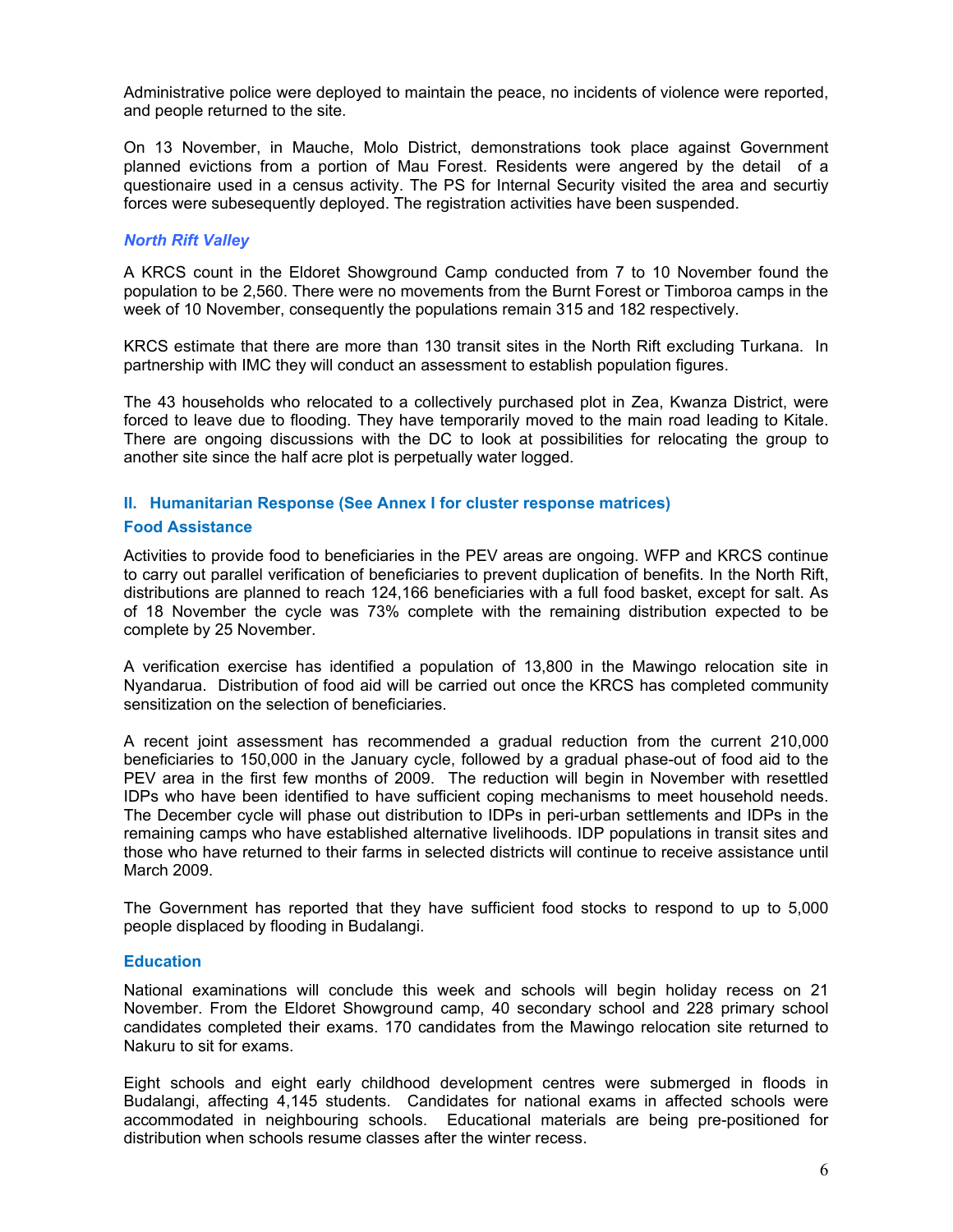Monitoring missions to the Pipeline 1 & 2 and Ngata relocation sites in Nakuru were carried out to determine the number of school age children and access to education. The total student population in the Pipeline sites is 1,970. Movement to the Ngata site has not finished. The primary concern for students at the site is the significant distance to the closest school and the lack of trained primary school volunteer teachers.

The Minister for Special Programmes has promised to commit KSh 5 million to construct additional classrooms to offset the influx of 1,000 IDP students to the Mawingo primary school.

#### **Protection**

SCUK warns that children displaced by flooding in Budalangi are at increased risk of family separation, exploitation and violence in camps. Moreover, the region lacks adequate structures to ensure child protection.

With the winter school recess beginning, SCUK and KRCS will be tracing child-headed households in the Eldoret Showground camp to monitor their movement if the camp closes. The Refugee Council Kenya (RCK) is attempting to reunite unaccompanied minors in Molo. RCK reports that domestic violence is a significant problem among IDPs and returnees in Molo.

25 November marks the beginning of 16 days of activism against sexual violence against women.The Kenya theme is, *"Promoting Dialogue and Change to end Gender Based Violence in Kenya."* The sub themes include: 1) Human rights for women in Kenya 2) Sexual exploitation and abuse 3) In search for Peace, Truth, Justice and Reconciliation in Kenya. Activities in Eldoret and Kitale will focus on raising awareness in return areas and identification of GBV survivors for support with income generating activities. UNFPA will fund medico-legal clinics in Kibera and Mathare-Nairobi, Naivasha, Nakuru, Eldoret, and Kisumu.

#### **Shelter and Non Food Items**

The deteriorated tents are providing insufficient shelter during the ongoing rains. In the Murinduko transit site, Molo district, 10 households have deserted their tents and are seeking shelter in local schools. Shelter concerns are compounded by the over congestion of tents in many transit and relocation sites.

IOM reports that they expect to complete shelter projects in Lugari and Uasin Gishu districts by the end of November. KRCS has completed construction for 177 of 1,000 shelters in Eldoret South, North, and East. Construction of 120 houses in the North Rift by a partnership of KRCS and the Safaricom and Vodafone Foundations began on 18 November. The Foundations' larger project will benefit 70,000 IDP households through the construction of houses, school dormitories and a chief's camp.

Despite site planning and the demarcation of plots, households relocating to the Pipeline site in Nakuru are unable to occupy their individual plots due to a lack of tents. To relieve congestion UNHCR distributed 100 tents.

#### **Nutrition**

The MOH, UNICEF and cluster partners have developed a framework to guide and harmonize nutrition interventions. The framework also provides for strengthening government structures and systems. Development of an integrated nutrition database to monitor early warning indicators and programme monitoring data is ongoing as is mapping of partner activities in urban slums. The cluster is developing a nutrition contingency plan for ASAL regions.

Insecurity in Mandera has curtailed the activities of cluster partners: SCUK was forced to pull-out of Elwak. Islamic Relief is only able to reach 50% of their feeding centre sites, and ACF operations were also affected.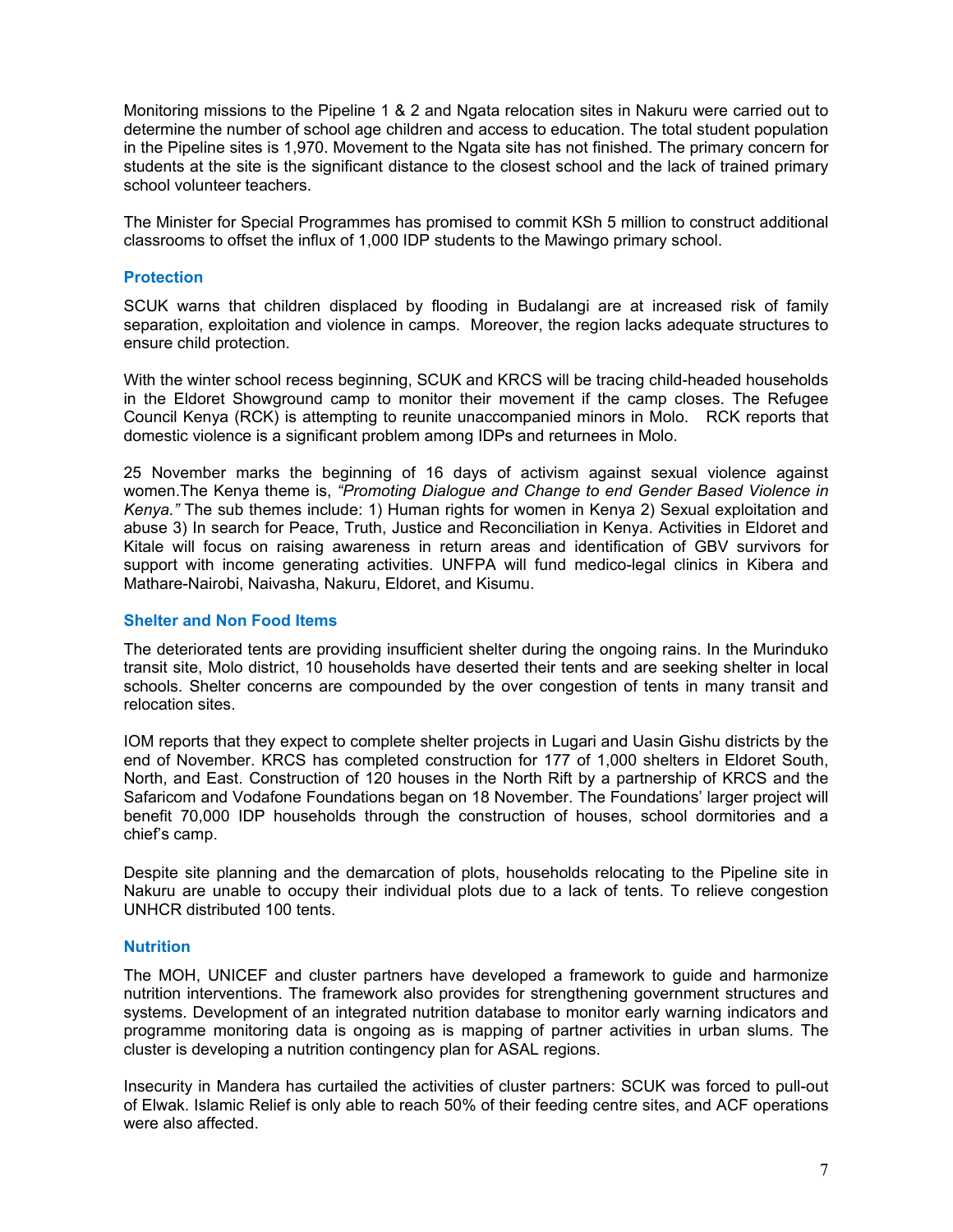A World Vision and MOH rapid assessment in Kinango, Coast Province, indicates high incidence of child malnutrition. Of the 228 children screened there were 24 cases of severe malnutrition, 21 cases of moderate malnutrition, and 49 children at risk of malnutrition. Nutrition interventions are being initiated.

The outbreak of Kalazaar in Wajir has increased cases of malnutrition, with 300 cases as of the week of 10 November. Merlin has reported that they are having funding problems in responding to the increase of malnutrition in stabilization centres.

#### **Health**

The half acre Zea relocation site in Kwanza is water logged, consequently agencies are raising concerns that the 39 households who have relocated to the site are at risk for increased exposure to water borne diseases. UNHCR and KRCS will distribute mosquito nets and blankets, but durable solutions are needed.

IMC in collaboration with the MoH has developed a cadre of health workers trained to monitor and respond to disease outbreak in North Rift transit sites. IMC began psychosocial outreach in Trans Nzoia and Kwanza districts on 17 November. St. Mary's Hospital has a supply of prosthetic limbs and is currently identifying people who suffered amputations in the PEV.

KRCS reports that medical and psychosocial assistance in Mt. Elgon were suspended with the withdrawal of the military.

#### **WASH**

Of the six camps for people displaced by flooding in Budalangi, only one has access to potable water. UNICEF and KRCS are making plans to provide water for the other camps.

ACF water and sanitation activities in Nakuru will close at the end of November and their office will relocate to Molo. Current programmes will be handed over to the District Public Health Office. ACF continued to support the construction of sanitation facilities in the Pipeline 1 and 2, Ngata, Mawingo relocation sites with the distribution of construction materials and hygiene supplies.

KRCS met with the Manager of the Eldoret ASK Showground to discuss the rehabilitation of the site. The KRCS WATSAN team will carry out the exhaustion of latrines to alleviate sanitation problems in the camp. IMC is also conducting an assessment of the camp to identify necessary WatSan intervention.

UNICEF is currently undertaking a one-week review of its water and sanitation projects in Eldoret and Nakuru.

#### **Early Recovery**

Increased incidents of livestock theft and malicious grazing are leading to greater inter-community tensions and threatening security in area of return. Cattle-rustling has been reported in Kuresoi, Karirikanya, Dagareti, and Nyakanyua in Molo district and Kobolet in Trans Nzoia district. There is a great need for intensified efforts to build peace and prevent hostilities.

## **For more information, please contact:**

Jeanine Cooper, Head of Office, OCHA-Kenya, +254 (20)7625155, jeanine.cooper@undp.org.

Alfred Nabeta, Desk Officer, Africa I Section, OCHA-New York, +1 917 367 2649, nabeta@un.org.

Stephanie Bunker, Spokesperson and Public Information Officer, OCHA-New York, +1 917 367 5126, +1 917 892 1679 (mobile), bunker@un.org.

Elisabeth Byrs, Public Information Officer, OCHA-Geneva, +41 22 917 2653, byrs@un.org.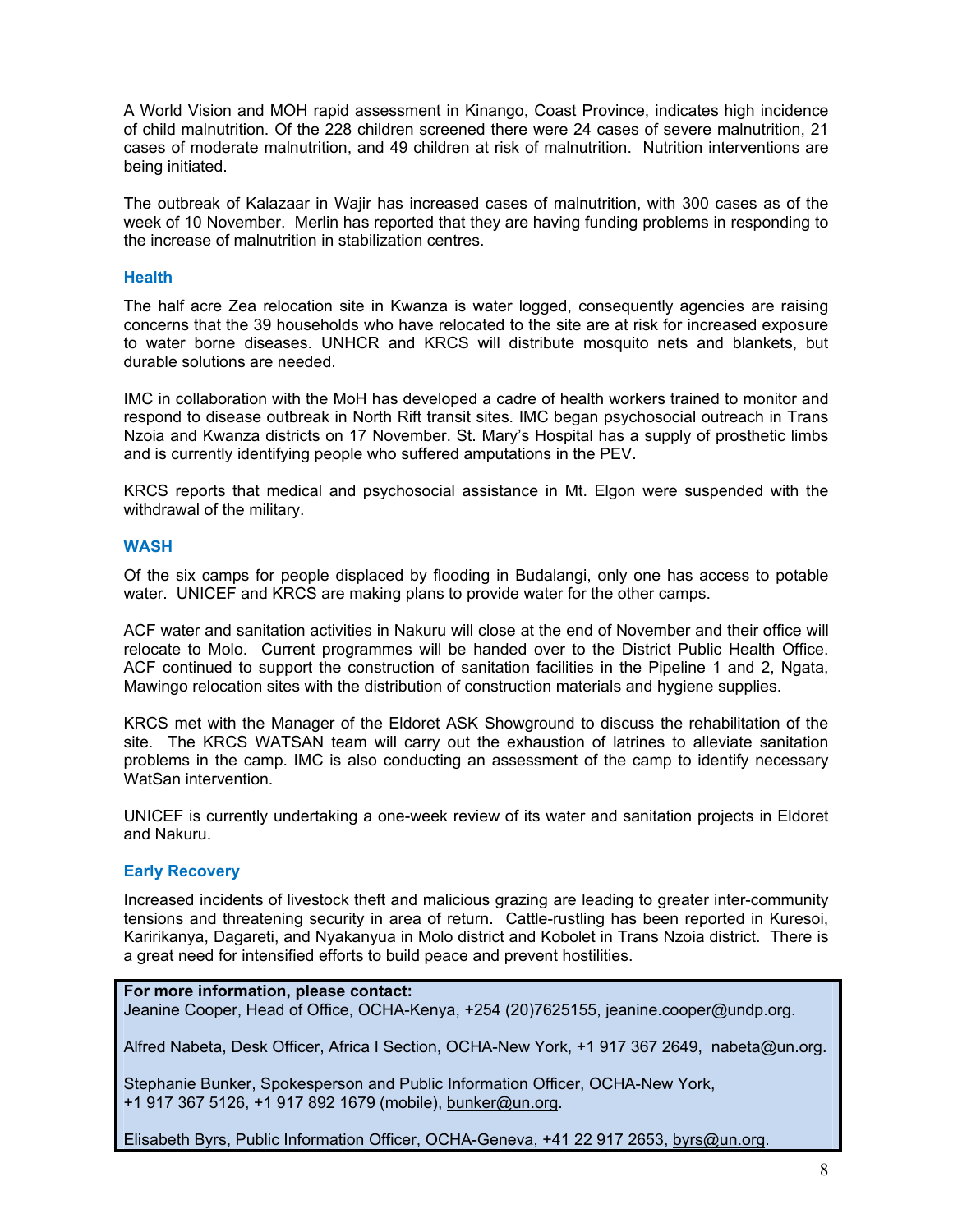# **Annex I: Cluster Response Activities Education**

| <b>Needs</b>                                     | <b>Response</b>             |                                           |                                                                                                                                                                                                                                                 | <b>Remaining Gap</b>                                                                                                                                                                                                                                          |
|--------------------------------------------------|-----------------------------|-------------------------------------------|-------------------------------------------------------------------------------------------------------------------------------------------------------------------------------------------------------------------------------------------------|---------------------------------------------------------------------------------------------------------------------------------------------------------------------------------------------------------------------------------------------------------------|
|                                                  | <b>Who</b>                  | <b>Place/Date</b>                         | <b>Intervention</b>                                                                                                                                                                                                                             |                                                                                                                                                                                                                                                               |
| <b>115 IDP</b><br>returnee<br>children           | <b>UNICEF</b><br><b>MOE</b> | Urafiki<br>Primary in<br><b>Kipkelion</b> | • 2 UNICEF tents previously used at<br>Kunyak IDP camp school are now<br>being used for St. 1-3 and St. 4-5.<br>Children in St. 6-8 are supposedly<br>learning in other neighbouring<br>schools.<br>■ Ksh. 1.8 million to reconstruct<br>school | • No St. 8 IDP children have been<br>registered in any schools.<br>■ ECD center closed and 30<br>children sent home after parents<br>failed to pay Ksh. 3,000 for<br>teachers' salaries.<br>• Only one toilet serving all<br>students and teachers; no water. |
| Improved<br>data<br>collection<br>&<br>reporting | <b>UNICEF</b>               | Nairobi<br>13 Nov                         | • Facilitated a training for partners<br>on educational data collection and<br>reporting in emergencies.                                                                                                                                        | • Sufficient staffing to MoE to<br>improve efficiency of MoE data<br>collection                                                                                                                                                                               |

#### **Protection**

| <b>Who</b>        | <b>Place and date</b> | <b>Activity/ Report</b>                                                                                       |
|-------------------|-----------------------|---------------------------------------------------------------------------------------------------------------|
| <b>UNFPA&amp;</b> | Naivasha & Nakuru     | Completion of SEA training targeting administrative police, UNV, Ministry of Special                          |
| <b>FEMNET</b>     |                       | Programmes counsellors, and provincial administration.                                                        |
|                   | Nyeri 10-12 Nov       | Facilitation of GBV/SEA training targeting government, community-based organizations,                         |
|                   |                       | security officers, and provincial administration.                                                             |
| <b>RCK</b>        | <b>Molo</b>           | Facilitation of good school forums to prevent sexual exploitation of children.                                |
| <b>IOM</b>        | Uasin Gishu, Burnt    | Creation of child friendly spaces within community areas.                                                     |
|                   | Forest, Lugari        |                                                                                                               |
| <b>SCUK</b>       | Uasin Gishu           | Hosting 250 street children at stadium 64 to facilitate interaction through sporting and<br>drama activities. |

# **Shelter and Non Food Items**

| <b>Who</b>     | What                                         | <b>Where</b>                             | When                           |
|----------------|----------------------------------------------|------------------------------------------|--------------------------------|
| <b>KRCS</b>    | No distribution due to mechanical difficulty | <b>North Rift</b>                        | Weeks of 3, 10                 |
|                | with truck                                   |                                          | November                       |
| UNHCR Eldoret. | 81 UNHCR tents: 124 UNDP tents: KRCS         | <b>IDPs relocating to Mai Mahiu.</b>     | Week of<br>-3.                 |
| Nakuru, KRCS   | also distributed 35 UNHCR tents (240         |                                          | <b>November</b>                |
|                | total); 240 bars of soap, 240 blankets       |                                          |                                |
| UNHCR Nakuru/  | Seven tents, 36 family kits to returnees     | <b>KFA Area, Nakuru North</b>            | 3 November                     |
| MoSSP/Eldoret  | (formerly integrated IDPs)                   |                                          |                                |
| UNHCR Nakuru   | 82 sanitary kits & 25 sanitary kits          | Integrated female IDPs, Lanet DO's       | 10 November                    |
|                |                                              | Office: returnees, Kuresoi Molo District |                                |
| UNHCR, Nakuru  | 100 tents                                    | To 5,000 IDPs relocating from ASK        | Week<br>of.<br>10 <sup>°</sup> |
| l DC.          |                                              | Showground to Pipeline area, Nakuru      | <b>November</b>                |
| UNHCR Eldoret  | 28 family kits to vulnerable families        | Lorian transit site                      | 13 November                    |

## **Nutrition**

| <b>Who</b>    | <b>Activity/ Report</b>                                                                                             |
|---------------|---------------------------------------------------------------------------------------------------------------------|
| ACF.          | Completion of training for 60 government staff on conducting, analyzing, and validating nutrition and mortality     |
|               | surveys. A subsequent nutrition survey of Isiolo, Tana River, and Mathare begin on 17 November and will be          |
|               | completed on 29 November.                                                                                           |
| Concern &     | Facilitation of training on management of acute malnutrition and infant and young children feeding targeting health |
| <b>MoH</b>    | facility staff in Nairobi West, North and East.                                                                     |
| <b>UNICEF</b> | Provision of support to CONCERN for nutrition intervention in urban slums.                                          |

#### **Early Recovery**

| <b>Who</b>    | <b>Place and date</b>                       | <b>Activity/ Report</b>                                                                                                                                                                                                           |
|---------------|---------------------------------------------|-----------------------------------------------------------------------------------------------------------------------------------------------------------------------------------------------------------------------------------|
| <b>NORPEC</b> | Kobolet-Trans Nzoia                         | Facilitation of a peace building meeting to address recent incidents of cattle rustling and                                                                                                                                       |
|               | West 11 Nov                                 | prevent further insecurity.                                                                                                                                                                                                       |
| <b>UNV</b>    | Nakuru 13-16 Nov                            | Conduction of peace building training of trainers for 29 neighbourhood volunteers with<br>funding from USAID DAI. Trainees will assisting in rolling out peace committees in Nakuru<br>district.                                  |
| <b>CRS</b>    | Kuresoi & Keringet-<br><b>Molo District</b> | Ongoing livelihood support programme in collaboration with the Catholic Diocese of<br>Nakuru, providing cash grants to 1,126 beneficiaries in the first phase. The second phase<br>will target an additional 1,124 beneficiaries. |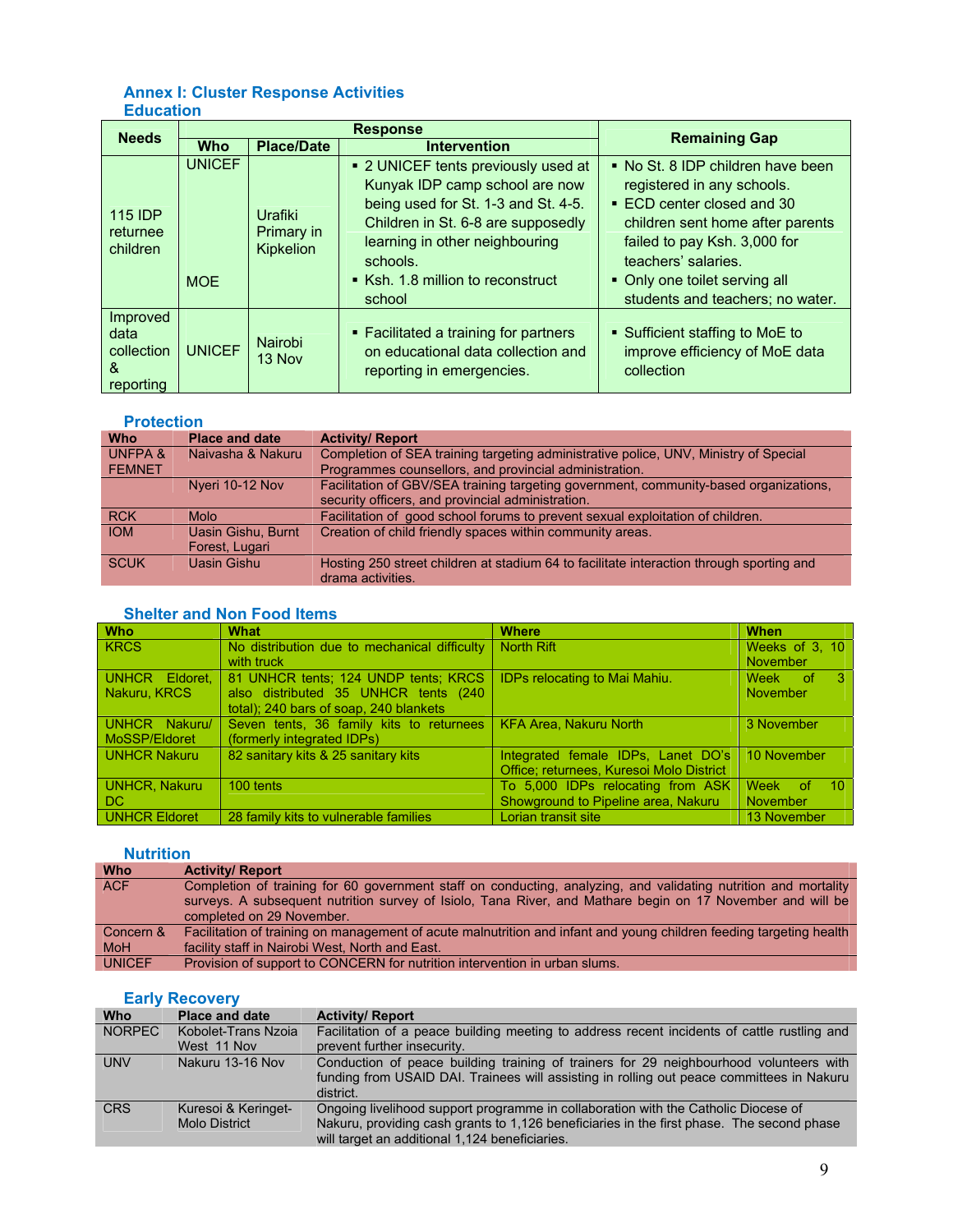| Who        | <b>Place and date</b> | <b>Activity/ Report</b>                                                                                                                                                           |
|------------|-----------------------|-----------------------------------------------------------------------------------------------------------------------------------------------------------------------------------|
| <b>CRS</b> | Kipkelion district    | Ongoing distribution of cash grants to 625 beneficiaries for livelihood recovery in Phase 1.                                                                                      |
|            |                       | Phase 2 will target an additional 15.25 beneficiaries. Programmes will run through May<br>2009.                                                                                   |
| <b>DRC</b> | Molo District         | Provision of one sheep per household to 100HH in Baraka, Masalar and Kamore<br>resettlement areas. An separate Small Business Initiative will provide cash injection to<br>100HH. |
| <b>ACF</b> | <b>Molo District</b>  | Implementation of a cash for work-seed distribution programme targeting 485HH.                                                                                                    |
| <b>ACF</b> | <b>Molo District</b>  | Provision of livelihood support to 1,720HH in Elburgon and Nioro.                                                                                                                 |
| <b>ACF</b> | <b>Nakuru</b>         | Ongoing livelihood support of a total KSH11,000 to 1,000HH. Activities expected to be<br>completed in December.                                                                   |
|            |                       |                                                                                                                                                                                   |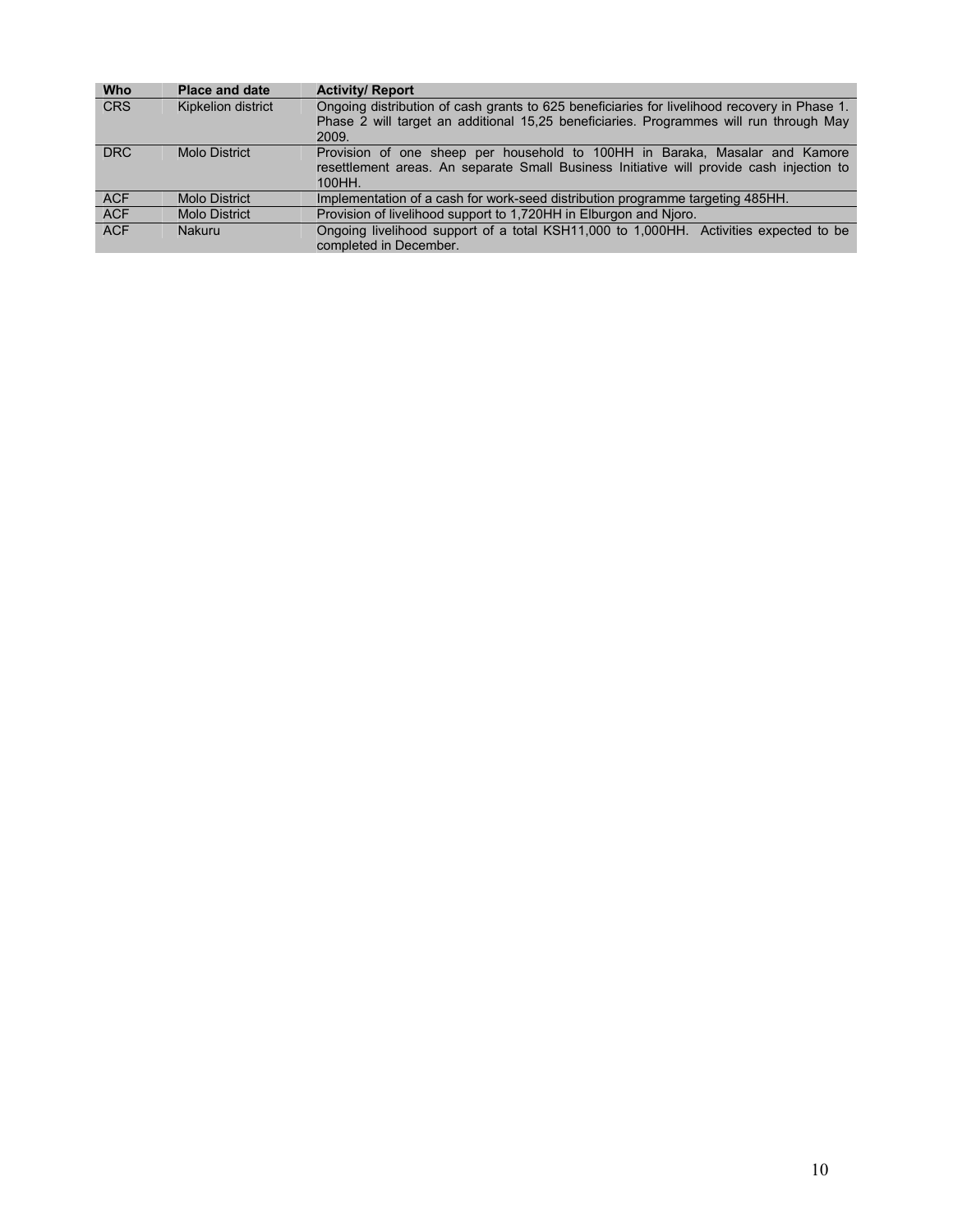**Floods Response Matrix** 

#### **As at 17 November**

**Source: Kenya Red Cross Society**

| <b>Affected</b>                                                                          | <b>Type</b>   | of No.<br>of                                                                                                                           | people Camps                                                                                                                                                             | for Current                                                                                                               | <b>Humanitarian Response Outstanding needs</b>                                                                                                                                                                                                     |                                                                                                          |
|------------------------------------------------------------------------------------------|---------------|----------------------------------------------------------------------------------------------------------------------------------------|--------------------------------------------------------------------------------------------------------------------------------------------------------------------------|---------------------------------------------------------------------------------------------------------------------------|----------------------------------------------------------------------------------------------------------------------------------------------------------------------------------------------------------------------------------------------------|----------------------------------------------------------------------------------------------------------|
| <b>Regions/provinces</b>                                                                 | disasters     | affected                                                                                                                               | displaced                                                                                                                                                                | <b>situation</b>                                                                                                          |                                                                                                                                                                                                                                                    |                                                                                                          |
|                                                                                          |               |                                                                                                                                        | population                                                                                                                                                               |                                                                                                                           |                                                                                                                                                                                                                                                    |                                                                                                          |
| Nyanza/western                                                                           | <b>Floods</b> | their crops                                                                                                                            | have been affected and Siaya are in 3 camps outbreak in Migori<br>2,300 others have ost -Nyandorera A and B<br>sub-location<br>and<br><b>Health</b><br>Rwambwa<br>centre |                                                                                                                           | More than 3,000 people Displaced persons in Fears of a cholera KRC assessing impact of 23 mobilets and 3,000<br>floods in Siaya, Nyatike and boxes of PUR required<br>Migori. In Siaya, Budalang'i,<br>Kisumu and Migori, KRC<br>has supplied NFIs |                                                                                                          |
| Budalangi                                                                                | Floods        |                                                                                                                                        | displaced persons                                                                                                                                                        | northern part where<br>is<br>there<br>no<br>drainage                                                                      | There are 7 camps of Flooding situation 3 camps can now access Water boat and truck<br>remains the same health care while others are needed.<br>particularly in the still cut off by floods.                                                       | 5 water tans of 5,000<br>required<br><b>Itrs</b><br>in<br>Budalangi and Siaya                            |
| <b>Nyatike</b><br><b>Division Floods</b><br>Makalda<br>Central<br>Kadem, Migori District |               | 700<br>people<br>households)<br>154<br>with<br>shelters<br>partially<br>and<br>submerged<br>- 46<br>households<br>totally<br>submerged | (200 200 people displaced<br>affected after Karungu market<br>household was submerged.                                                                                   |                                                                                                                           |                                                                                                                                                                                                                                                    |                                                                                                          |
| <b>Coast</b>                                                                             | <b>Floods</b> | were washed away.                                                                                                                      | Some farms in Tiananga About 400 people have Water<br>and Dumibeen (Hola) been displaced in Hola. increasing in Hola water.                                              | level<br>Garsen<br>and<br>as<br>Tana<br>River<br>is<br>swelling.<br>Water<br>levels<br>are<br>in<br>increasing<br>Garsen. | is In Bura, KRCS is supplying In Mandera, need for                                                                                                                                                                                                 | Aqua tabs to<br>purify<br>water and 6"<br><b>PVC</b><br>pipes to return water<br>supply to normal level. |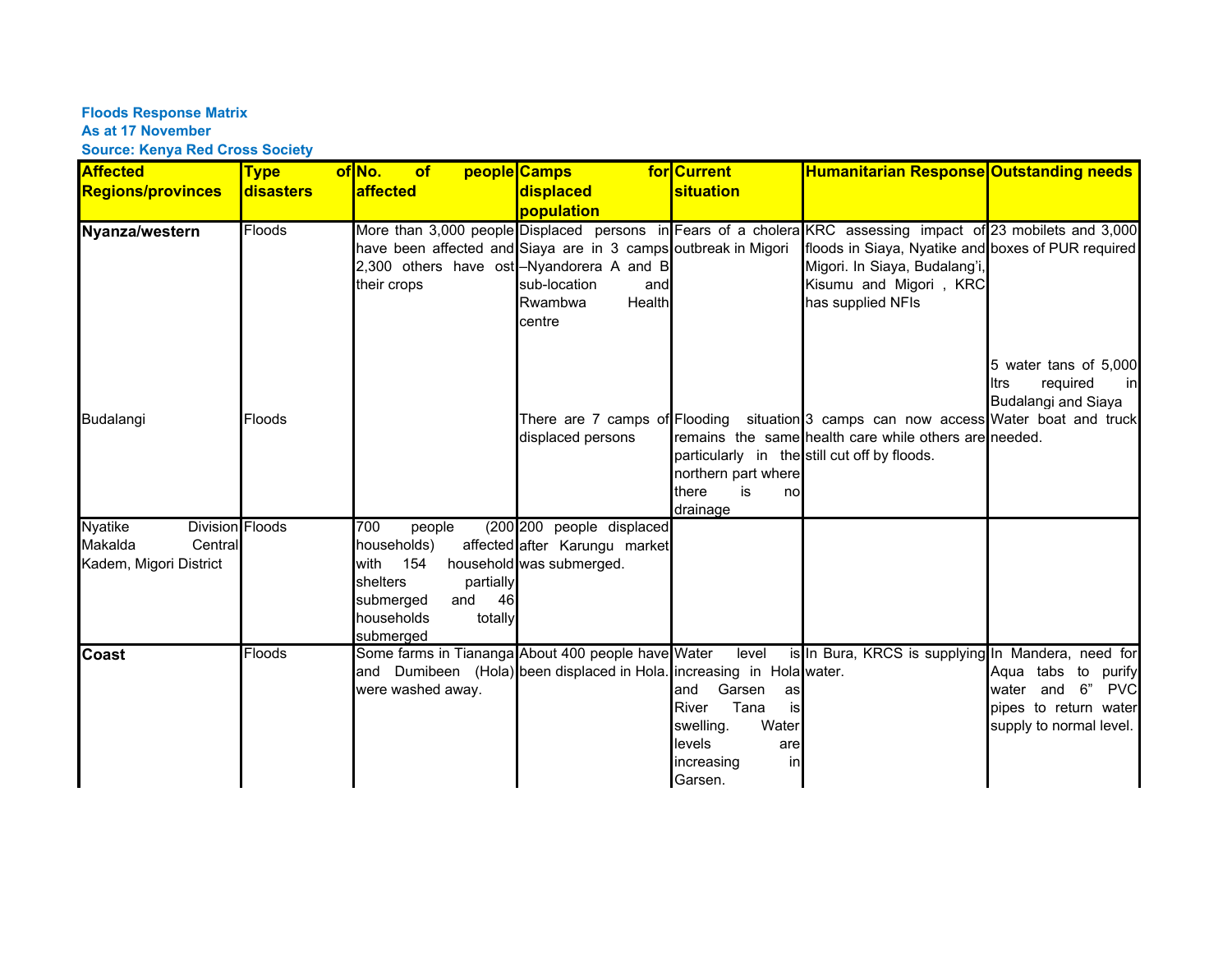|                      |        |                                                                                                                                                                                                   | 180 households<br>in<br>Chardente, Wayu and<br>Maramtu in Bura have<br>been displaced | 5,000 aqau tabs,<br>250<br>sachets of PUR and 251<br>Huwa San treatment have<br>been dispatched to Tana<br>River.                                                                                                                                                                                                                                                                                                                                                                                                                                                                                                                                                                                            | Metal buckets needed<br>for 20,000 households.<br>In North Wajir, need<br>for Aqua tabs and<br><b>PUR</b><br>to<br>treat<br>contaminated wells.<br>After floods subside,<br>there will be a need to<br>spray stagnant water<br>to contain mosquitoes. |
|----------------------|--------|---------------------------------------------------------------------------------------------------------------------------------------------------------------------------------------------------|---------------------------------------------------------------------------------------|--------------------------------------------------------------------------------------------------------------------------------------------------------------------------------------------------------------------------------------------------------------------------------------------------------------------------------------------------------------------------------------------------------------------------------------------------------------------------------------------------------------------------------------------------------------------------------------------------------------------------------------------------------------------------------------------------------------|-------------------------------------------------------------------------------------------------------------------------------------------------------------------------------------------------------------------------------------------------------|
| <b>North Eastern</b> | Floods | In Lagadera, most parts More<br>of Gurufa marooned and households in Kotulo<br>more than 600 acres of and<br>farmland submerged.<br>Diarrhoea<br>been<br>has<br>reported in Kotula and<br>Tabaka. | than<br>$\overline{75}$<br>Tabaka<br>are<br>displaced.                                | An assessment on safety Aquata tabs needs in<br>water sold at 4 privately Mandera and Rhamu<br>owned water wells and a<br>borehole in Mandera District<br>was conducted.<br>Water samples from the<br>wells and borehole taken to<br>Mandera hospital for lab<br>tests to establish level of<br>chlorine and contamination<br>(coli form)<br>MoH to conduct intensive<br>health<br>education<br>in<br>Mandera<br>town.<br>Dissemination of health<br>messages and distribution<br>of water purifiers in flood<br>affected villages.<br>Evacuation of 20 latrines<br>complete and 45,000 Aqua<br>tabs distributed.<br>Mandera,<br>toilet<br>In.<br>construction ongoing while<br>construction of 18 pits dug. |                                                                                                                                                                                                                                                       |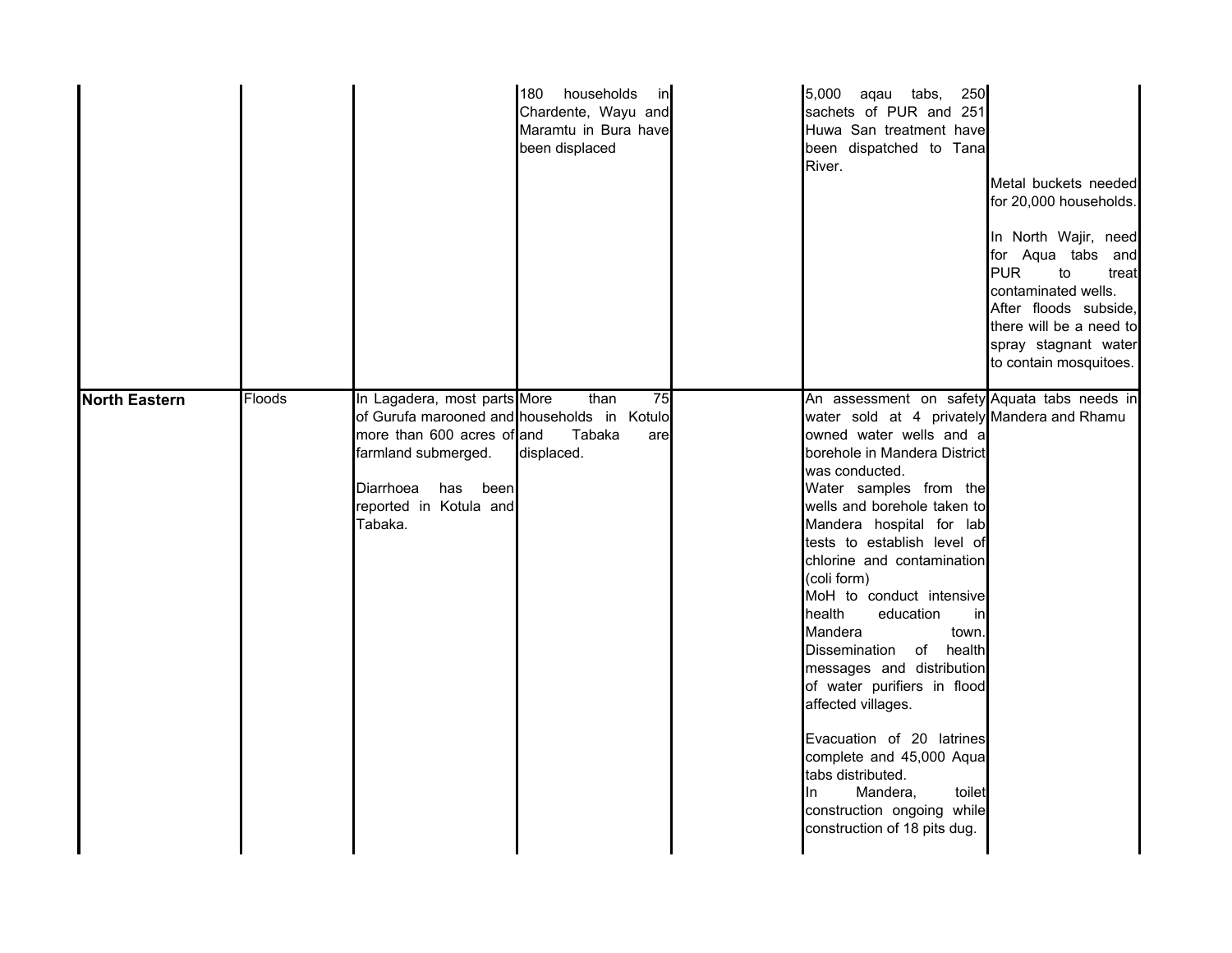|                   |        |                                                                                                                                                                                                                   | Water tanks set up in Wajir.<br>Over 100 people de-<br>wormed and 46 households<br>issued with Aqua tabs.<br>Health education conducted<br>approximately<br>100<br>to<br>persons.<br>In Wajir East, 2 shallow<br>wells have been connected<br>water<br>and<br>treatment<br>underway.<br>KRCS has dispatched<br>drugs and water treatment<br>chemicals to Wajir East.<br>Water<br>treatment<br>plant<br>installed and operational in<br>Wajir.<br>Second<br>plant<br>to<br>bel<br>transported to Bute followed<br>by dispatch of medical<br>drugs, water treatment<br>chemicals, sprayers and<br>NFIs. |
|-------------------|--------|-------------------------------------------------------------------------------------------------------------------------------------------------------------------------------------------------------------------|-------------------------------------------------------------------------------------------------------------------------------------------------------------------------------------------------------------------------------------------------------------------------------------------------------------------------------------------------------------------------------------------------------------------------------------------------------------------------------------------------------------------------------------------------------------------------------------------------------|
| Garissa           |        | Reports<br>of<br>animal<br>deaths<br>10 cases of diarrhoea<br>reported in Hatley village<br>of Saka Location.                                                                                                     | Ongoing assessment with<br>Ministries of Livestock and<br>Health.                                                                                                                                                                                                                                                                                                                                                                                                                                                                                                                                     |
| <b>North Rift</b> | Floods | Some land has been<br>submerged in Kwanza,<br>Trans Nzoia West and<br>East. More than 6,000<br>acres of farmland are<br>submerged mainly in<br>Namanjalala<br>and<br>Kapsituet after flooding<br>of Sabwani River | KRCS to dispatch anti-Urgent<br>need<br>for<br>malaria drugs and other mosquito<br>nets,<br>drugs in Trans-Nzoia.<br>tarpaulins,<br>mobile<br>toilets and food for<br>Trans Nzoia west.                                                                                                                                                                                                                                                                                                                                                                                                               |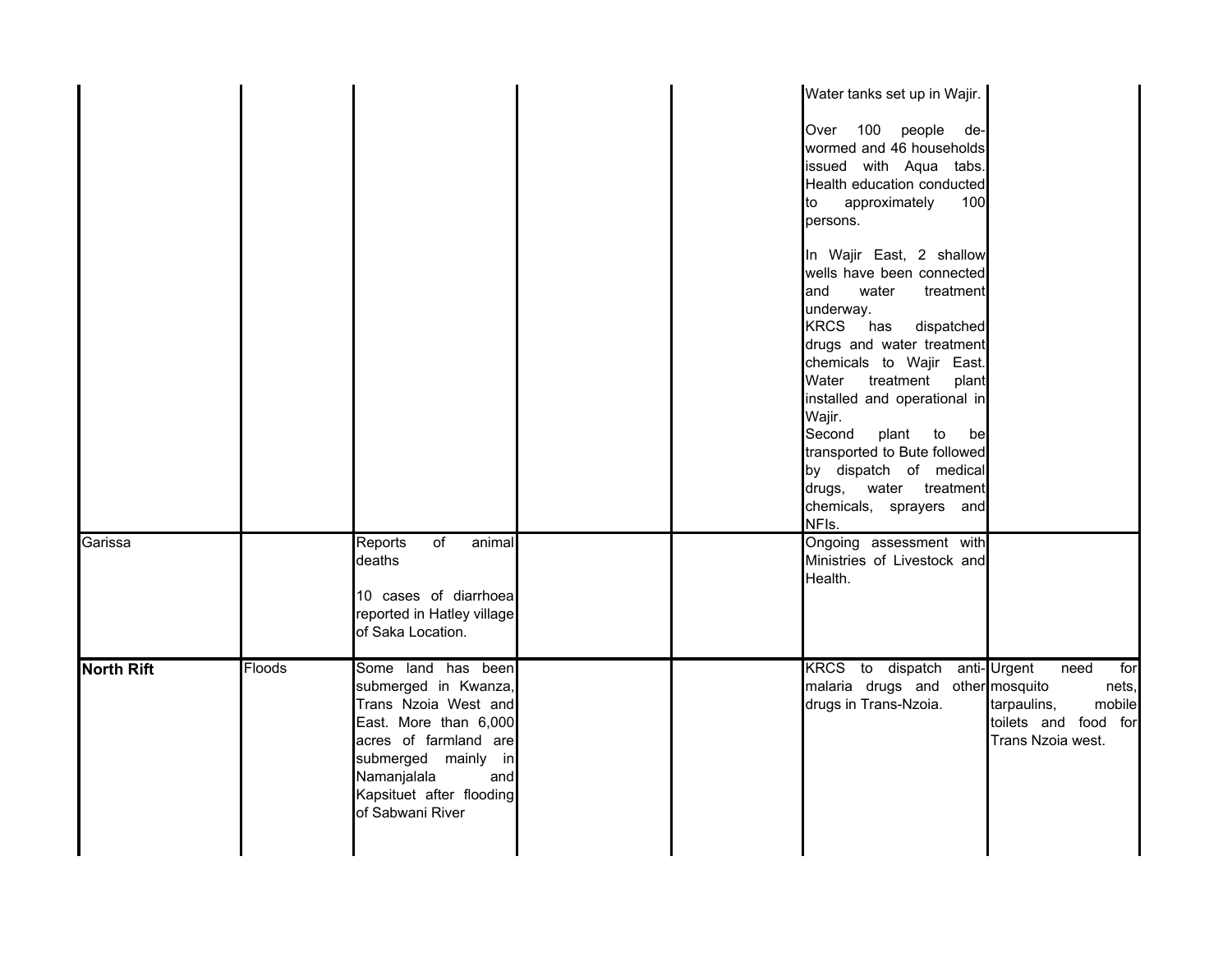|                |            |                                                                                                                                                                                                                                                                                                                                                                                                                                                                                                                                                                                                                                                                     |                                                                                                                                          | Some 199 people attended<br>at KRCS mobile outreach<br>clinics |  |
|----------------|------------|---------------------------------------------------------------------------------------------------------------------------------------------------------------------------------------------------------------------------------------------------------------------------------------------------------------------------------------------------------------------------------------------------------------------------------------------------------------------------------------------------------------------------------------------------------------------------------------------------------------------------------------------------------------------|------------------------------------------------------------------------------------------------------------------------------------------|----------------------------------------------------------------|--|
| Nandi South    | Landslides |                                                                                                                                                                                                                                                                                                                                                                                                                                                                                                                                                                                                                                                                     | Massive movement of<br>people<br>to<br>higher<br>grounds in fear of<br>landslides                                                        |                                                                |  |
| <b>Eastern</b> | Floods     |                                                                                                                                                                                                                                                                                                                                                                                                                                                                                                                                                                                                                                                                     | Overflow of a dam in<br>Charitende in Kitui<br>displaced 12 families.<br>A total of 485 people<br>are camping in Daba<br>Primary school. |                                                                |  |
| Gitume village | Landslides | Landslides have killed 2<br>and injured another 2.<br>Two houses washed<br>away in Timau and 50<br>of farmland<br>acres<br>submerged<br>A seasonal Daba stream<br>and<br>flooded<br>92<br>households submerged.<br>Meru-Landslides<br>reported in Imenti and<br>50 acres of crop<br>destroyed 12 houses<br>and<br>flooded<br>some<br>livestock (cattle and<br>goats) swept away.<br>Heavy<br>rains<br>and<br>mudslides in Timau and<br>Meru where 12 houses<br>were swept away.<br>Floods have swept away<br>hundreds of livestock<br>(mainly cattle and goats)<br>belonging to pastoralists<br>Malkalgalla<br>and<br>in<br>Korbesa locations in<br>Merti Division. |                                                                                                                                          |                                                                |  |